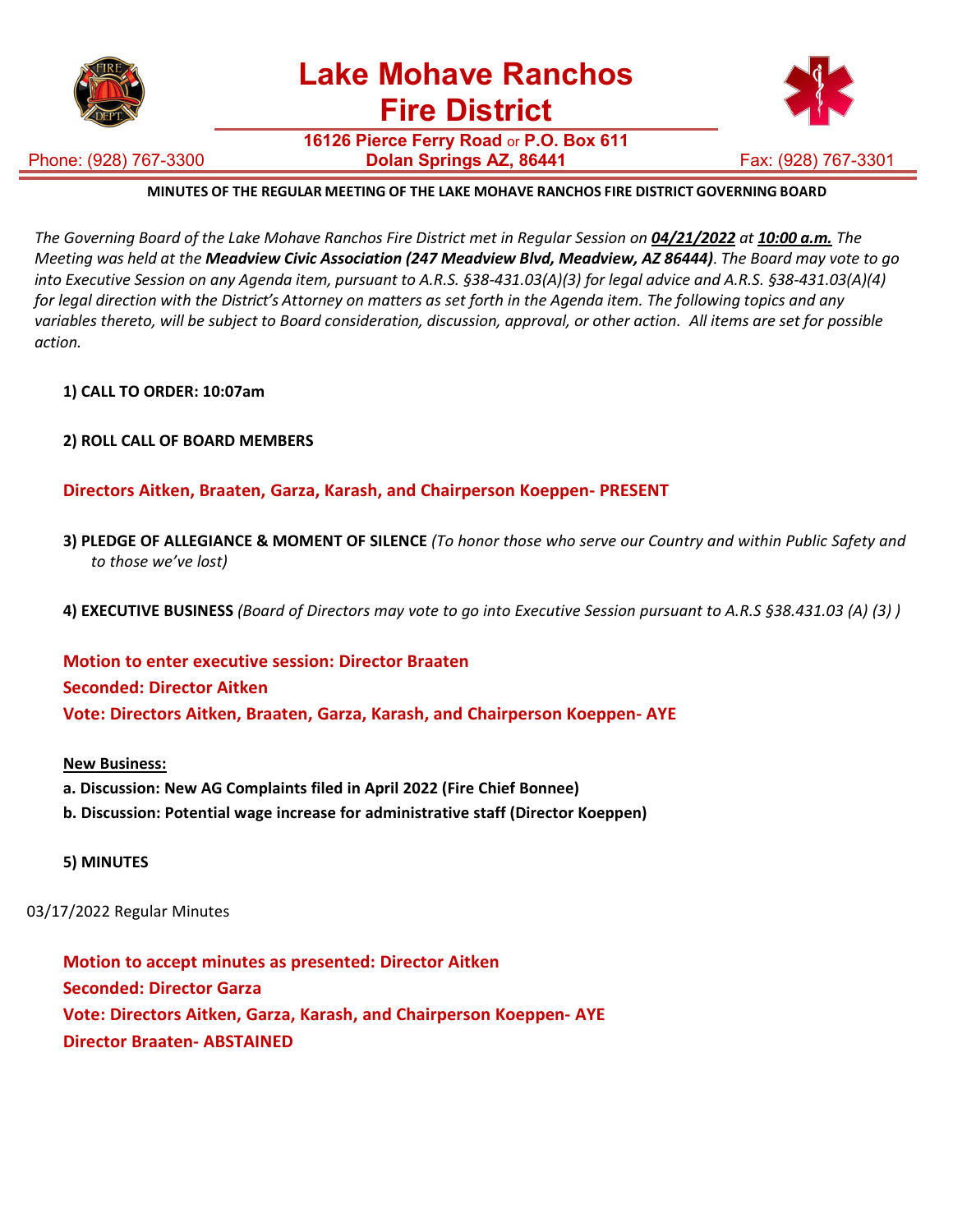#### **6) CONSENT AGENDA**

**a. Financial Report:** Gabe Buldra will review monthly financials and amended budget request

The following figures are rounded.

Revenue for the month of March is \$86.5K, which is over budget by \$16.3K. This is mostly driven by ambulance revenue. Tax revenue for March is \$36.6K, which is under budget by \$7K. Non-tax revenue for March is \$49.8K, which is over budget by \$23.3K. Ambulance revenue is over budget by \$19.5K.

Expenses for the month of March totalled \$104K, which is over budget by \$14K. This is driven by vehicle expenses, which is over budget by \$8.9K because of fuel and repairs on WT-418.

Year to date, total revenue is \$1.18 million, which is \$342K over budget. This is driven by grantincome that is over budget by \$197.7K and Wildland income that is over budget by \$60K.

Year to date, expenses are \$1 million, which is \$302.8K over budget. This is driven by grant expenses, which are \$194.7K over budget and personnel expenses which are \$45.9K over budget.

All told, revenue is covering expenses and the District is \$68K ahead.

# **Motion to accept financial report: Director Aitken Seconded: Director Braaten Vote: Directors Aitken, Braaten, Garza, Karash, and Chairperson Koeppen- AYE**

Steven from JVG also presented the proposed 2023 budget.

- The District's assessed value is at \$19 million, which has decreased by .72%. JVG is looking to increase the tax rate in the budget to the new cap rate of 3.375%. So even with the lower assessed value, the District should see 19K in more tax revenue.
- Proposing a 40K increase in revenue overall, which is an increase of 25K. This was decided after looking over numbers such as ambulance revenue.
- As for expenses, the District is looking at a 64K increase. This includes a quarter raise for all operations personnel, which hits in July. There is a decrease in personnel because there is one less full fulltime position. To make up for it, there is a greater budget for POC and overtime wages.

Worker's comp and PSPRS did increase a bit.

Not much has changed on the operational side.

JVG is proposing \$72K go into reserves. \$57K of this money is wildland margin.

JVG representatives will be present at the May board meeting to give a full presentation, and then the Board will vote to tentatively accept the budget. The tentative budget will be posted for 20 days minimum, after which the Board may vote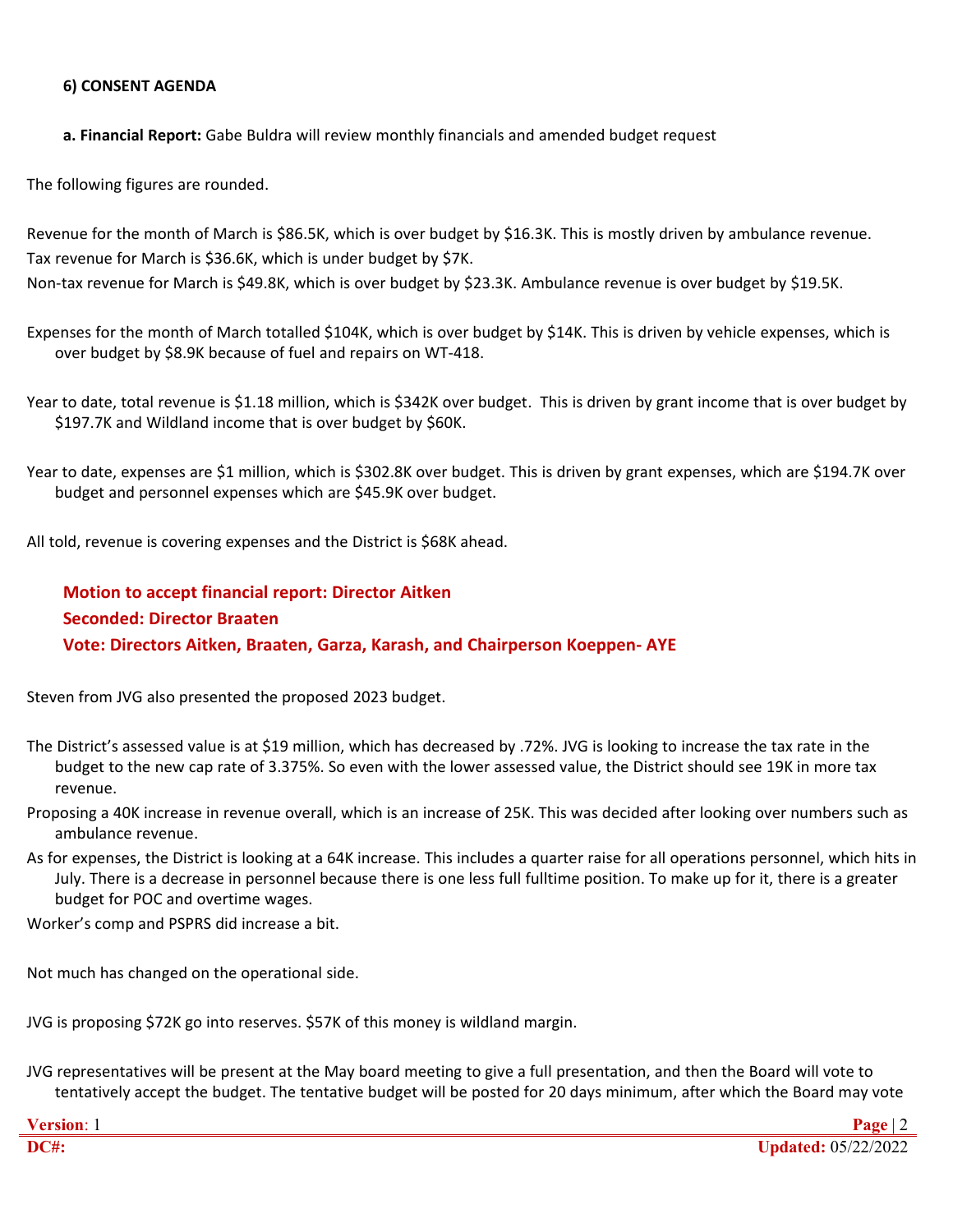to adopt.

## **b. Chief Report:** Fire Chief Tim Bonnee will review chief's report

**AMR Transports:** 0 **Med Calls:** 88 **Dolan Transports:**69 **Dolan Refusals:** 6 **Dolan Public Assists:** 2 **Fire Calls:** 14 **Mutual Aid Calls:** 0 **HWY 93 Calls:** 16 **Meadview Calls:** 11 **Meadview Transports:** 9 **Meadview Refusals:** 2 **Meadview Public Assists:** 0 **Meadview Coverage Days:** 16

### **Meetings/Conferences/Trainings:**

Run review was in 3/08/2022. The MCFOA Meeting was on 3/24/2022.

#### **District Properties:**

Station 43's lower bay was broken into. Sheriff's department was called and they took fingerprints. It will be a while before the lab processes them.

#### **District Vehicles:**

R-415, the Chevy ambulance, was fixed and returned back into service. The Ford ambulance was also repaired and is back as the reserve. The District is now also auctioning off older vehicles that are not being used. They are a liability for break ins and are not an asset to the District.

#### **Projects in the works:**

- The District should start seeing results from the AFG grants starting in June or July. These grants are for a new Type-6 brush truck and turnout extractor/dryer.
- As there are continuing issues with one of the companies responsible for getting the District's fuel tank installed, other solutions are being explored.
- Lastly, wildland season is kicking off and the District has already received its first assignment. A water tender has been sent to a wildfire in Prescott, AZ.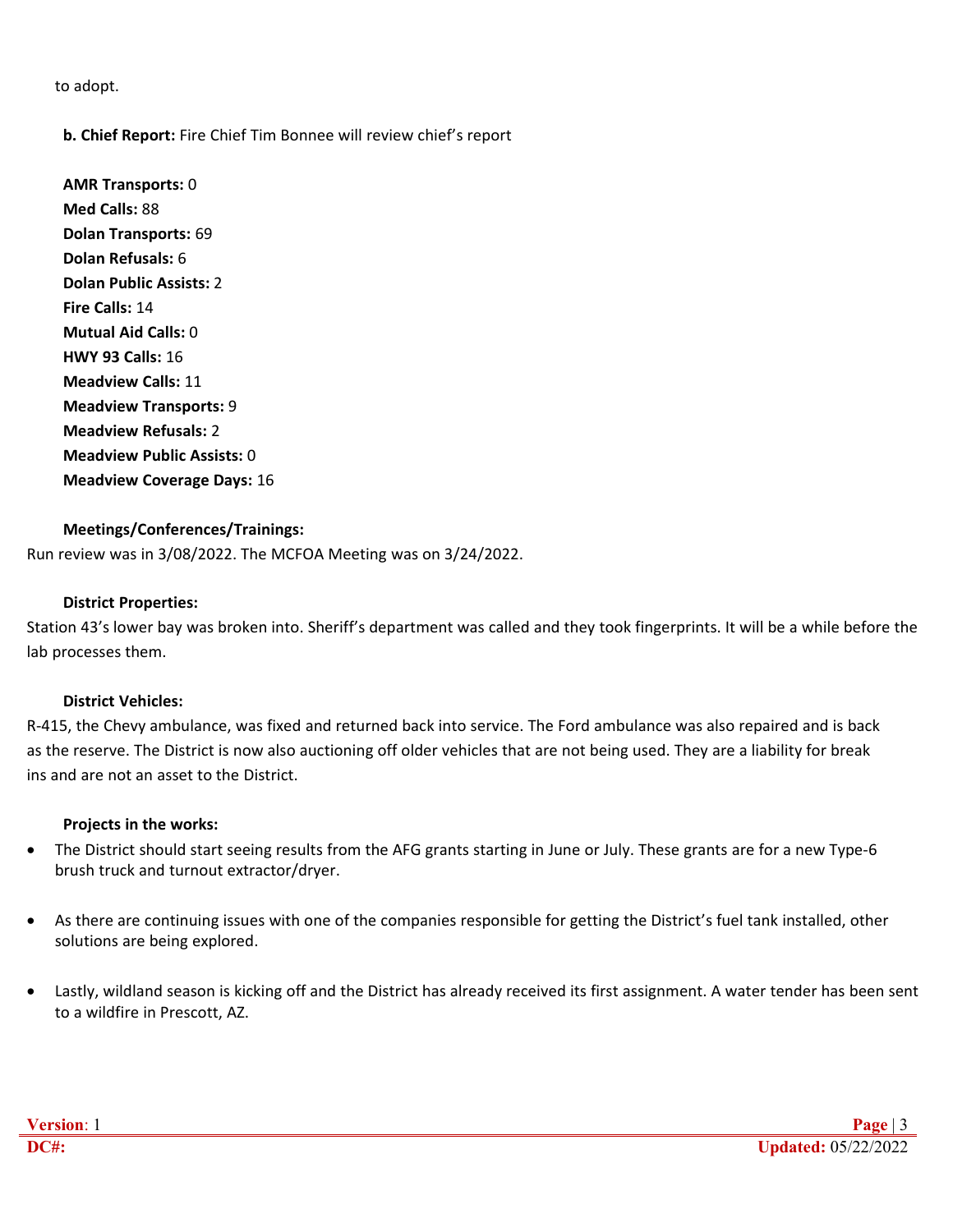### **c. Admin report:** Presented by Glenn Gardner

- Jen Gardner is still working on the SharePoint file structure and moving documents into SharePoint as the structure matures.
- BLM Leases have been renewed for the year.
- Jen Gardner oversaw the installation of Starlink at Station 41 and configured it for use. Service has been solid so far, with greatly increased internet speeds.
- Administration is preparing for an annual records purge to keep the District compliant with legal requirements regarding retention of information. During the month of May, we will be investing time to research any changes to federal and state requirements and adjusting our in-house process as needed for conformance. In-house forms necessary for the process may be revised or updated at this time.We will also be creating a documented process with workflow diagrams and appropriate detailed work instructions so future administrators unfamiliar with the process will have clear instructions to follow.
- The 5-year plan is currently being updated and will be available in an updated textual format and a PowerPoint presentation before the month's end.

# **Motion to accept consent agenda: Director Aitken Seconded: Director Garza Vote: Directors Aitken, Braaten, Garza, Karash, and Chairperson Koeppen- AYE**

#### **7) REGULAR SESSION**

#### **New Business:**

**a. Discussion and possible action: New AG complaints filed in April 2022 (Fire Chief Bonnee)**

Discussed in executive session. No action taken on advice of legal counsel.

#### **b. Discussion and possible action: Potential wage increase for administrative staff (Director Koeppen)**

Discussed in executive session.

**Motion to accept wage increase for administrative staff: Director Garza Seconded: Director Karash Vote: Directors Braaten, Garza, Karash, and Chairperson Koeppen- AYE Director Aitken- NAY**